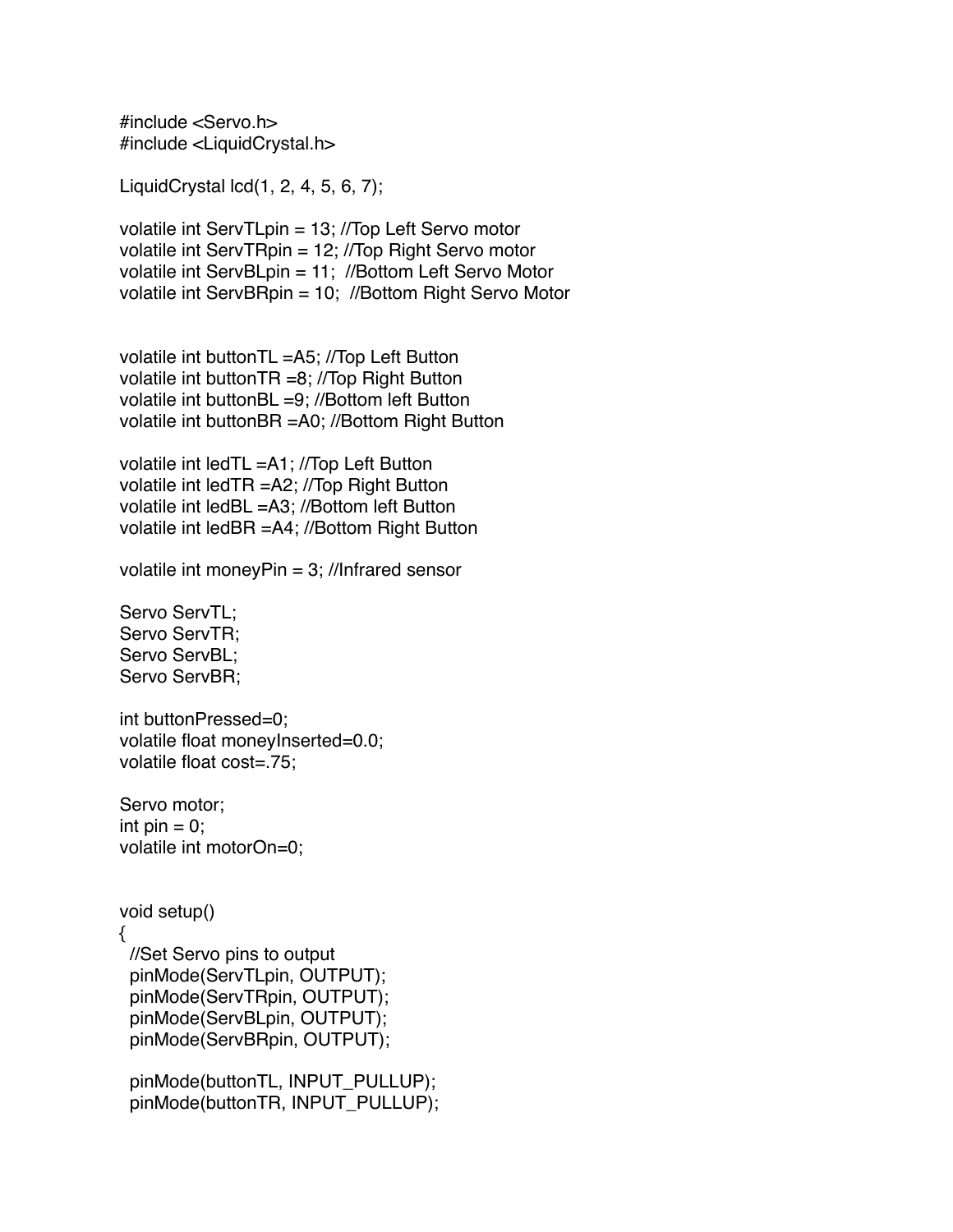```
 pinMode(buttonBL, INPUT_PULLUP);
  pinMode(buttonBR, INPUT_PULLUP);
  //Sets led pins to output
  pinMode(ledTL, OUTPUT);
  pinMode(ledTR, OUTPUT);
  pinMode(ledBL, OUTPUT);
  pinMode(ledBR, OUTPUT);
  pinMode(moneyPin, INPUT_PULLUP);
  attachInterrupt(digitalPinToInterrupt(moneyPin), addMoney,FALLING);
  //Serial.begin(9600);
  lcd.begin(16,2);
   sayWelcome();
}
void loop()
{
  if (motorOn== 1 && moneyInserted>=cost )
  {
   runMotor();
   moneyInserted=0;
  }
  checkButtonPressed();
}
void sayWelcome()
{
   lcd.clear();
   lcd.setCursor(0, 0);
  lcd.print("Hello! ");
   lcd.setCursor(0,1);
   delay(2000);
   lcd.print("Pls pick an item");
}
void printLCD()
{
   lcd.clear();
   lcd.setCursor(0, 0);
   lcd.print("Cost: $");
   lcd.print(cost);
   lcd.setCursor(0,1);
   lcd.print("Total: $");
   lcd.print(moneyInserted);
```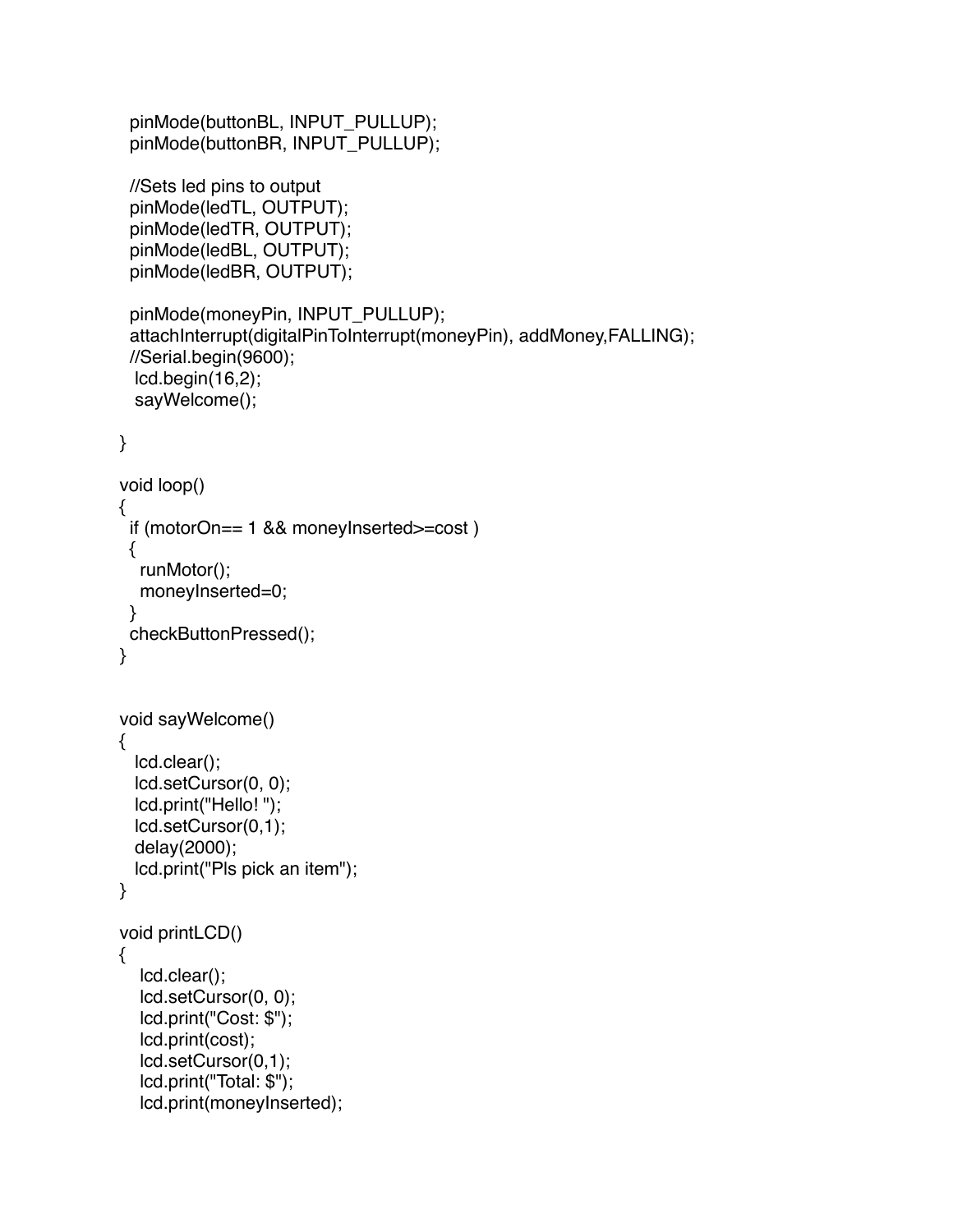```
}
void sayThankYou()
{
  lcd.clear();
  lcd.setCursor(0, 0);
  lcd.print("Thank You!");
  delay(2000);
  sayWelcome();
}
void checkButtonPressed()
{
  if (digitalRead(buttonTL)==LOW)
  {
  motorOn= 1; //Turns on motor so that motor can be run in loop and not in interrupt
   motor= ServTL;
   pin = ServTLpin;
   digitalWrite(ledTL,HIGH);
   delay(500);
   digitalWrite(ledTL,LOW);
   printLCD();
   Serial.println("Top Left");
  }
  else if (digitalRead(buttonTR)==LOW)
  {
  motorOn= 1; //Turns on motor so that motor can be run in loop and not in interrupt
   motor= ServTR;
   pin = ServTRpin;
   digitalWrite(ledTR,HIGH);
   delay(500);
   digitalWrite(ledTR,LOW);
   printLCD();
   Serial.println("Top Right");
  }
  else if (digitalRead(buttonBL)==LOW)
  {
  motorOn= 1; //Turns on motor so that motor can be run in loop and not in interrupt
   motor= ServBL;
   pin = ServBLpin;
   digitalWrite(ledBL,HIGH);
```